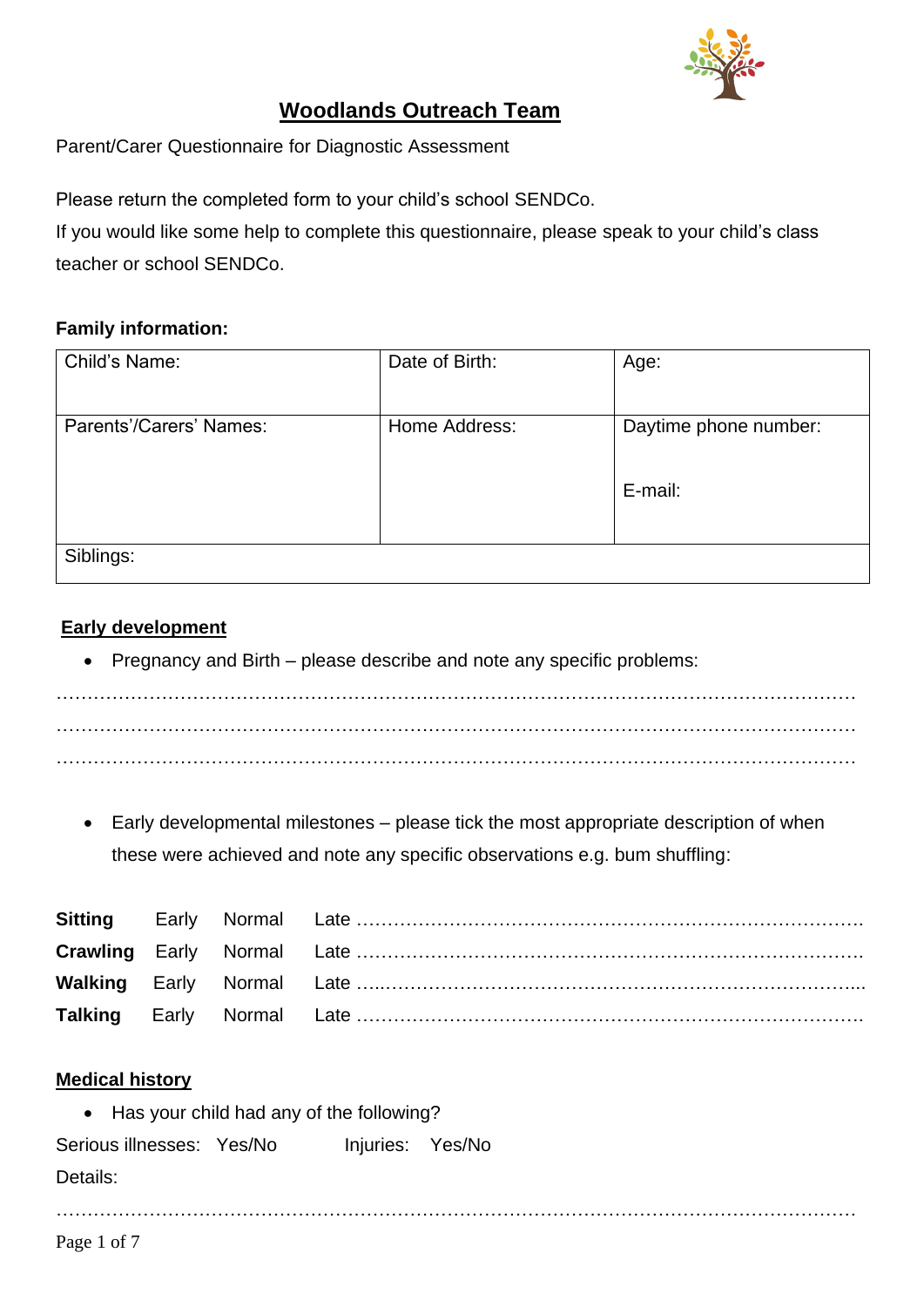

| Chronic/recurring conditions (allergies, colds, ear infections)<br>Details:       |        |
|-----------------------------------------------------------------------------------|--------|
|                                                                                   |        |
| <b>Hearing</b>                                                                    |        |
| Date of last test:                                                                |        |
| Outcomes/results:                                                                 |        |
| <b>Eyesight</b>                                                                   |        |
| Date of last test:                                                                |        |
| Outcomes/results:                                                                 |        |
| Any other comments or ongoing concerns regarding your child's hearing or vision:  |        |
|                                                                                   |        |
| <b>Visual Skills</b>                                                              |        |
| Does your child wear glasses? Yes/No                                              |        |
| If yes, when should s/he wear them?<br>٠                                          |        |
|                                                                                   |        |
|                                                                                   |        |
| Does your child do any of the following?<br>$\bullet$<br>Loses place when reading | □      |
| Complains of headaches/sore eyes when reading                                     | $\Box$ |
| Blinks/squints when reading                                                       | $\Box$ |

…………………………………………………………………………………………………………………

- Turns/tilts head when reading/writing □ Closes/covers one eye when reading/writing □ □ Does not recognise familiar words □
- Poor letter formation □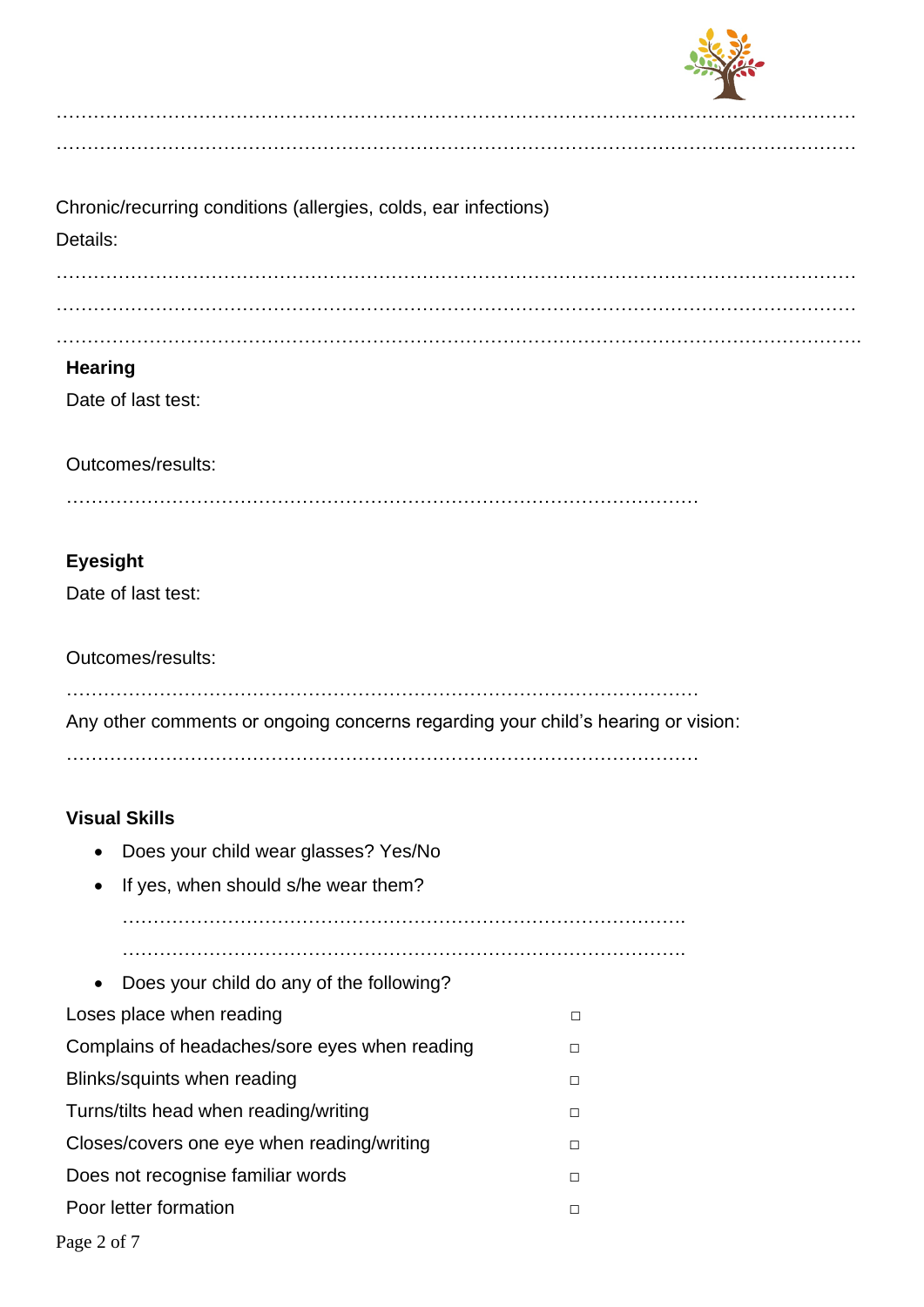

#### Any other comments:

# **Fine/Gross Motor Skills and Coordination – please tick the statements that apply.**

### **Does your child have any difficulty:**

| Tying shoelaces          |  |
|--------------------------|--|
| Writing                  |  |
| Cutting                  |  |
| Lacing/threading         |  |
| Picking up small objects |  |
|                          |  |

### **Does your child have any difficulty:**

| Riding a bike       |  |
|---------------------|--|
| Catching a ball     |  |
| Throwing a ball     |  |
| Running             |  |
| Jumping             |  |
| Hopping             |  |
| Standing on one leg |  |

### **Is your child accident prone? Do they:**

| Bump into furniture | H      |
|---------------------|--------|
| Drop things         | $\Box$ |
| <b>Break things</b> | $\Box$ |

### **Is your child (please circle)**

Right/Left Handed Right/Left Footed

### **Speech and Language:**

Please describe your view of your child's speech and language development: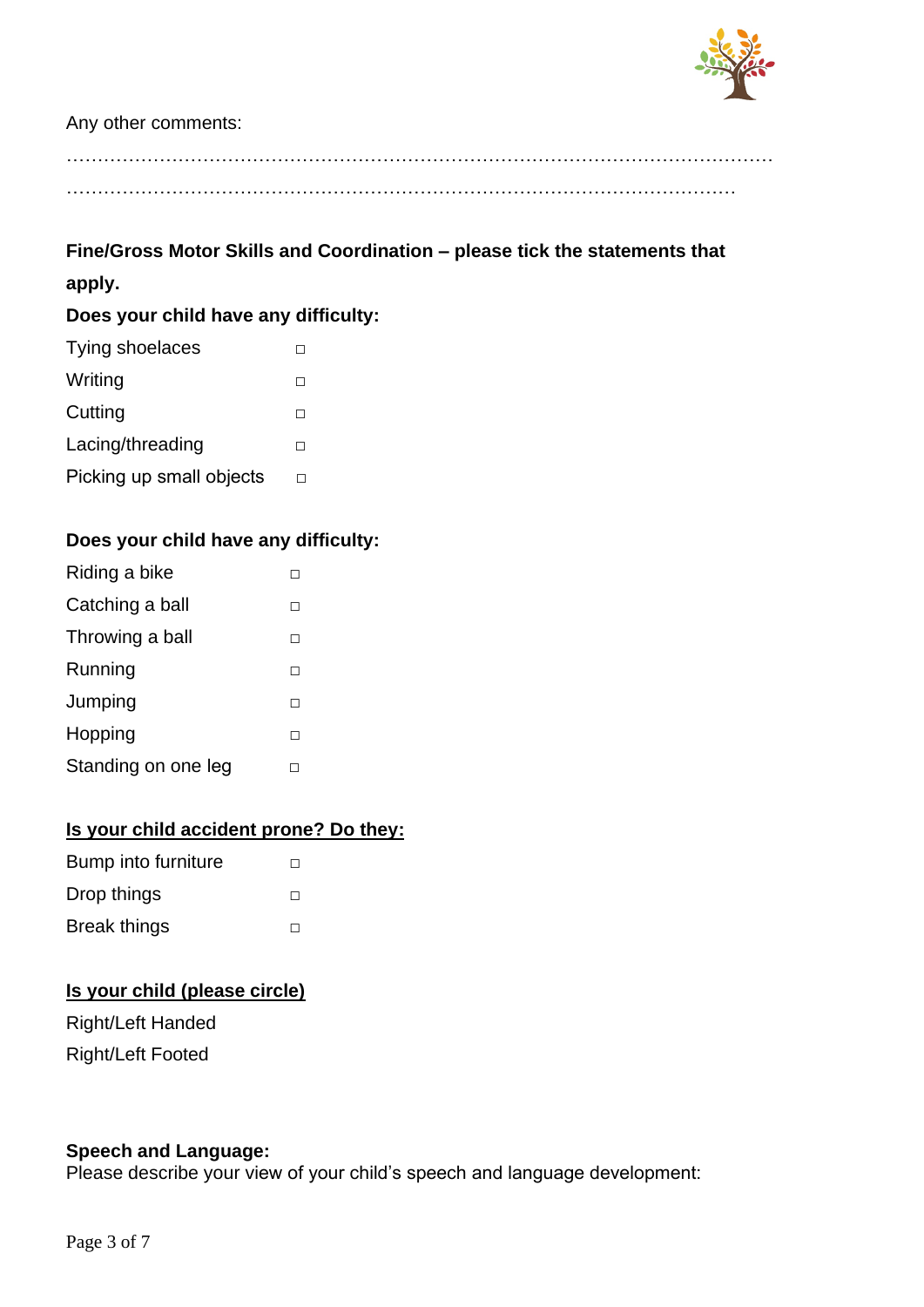

- Is your child's speech clear? Yes/No
- Do you or others have difficulty understanding what your child is saying? Yes/No
- Does your child ever muddle letters within words when speaking e.g. psghetti (rather than spaghetti)? Yes/No
- Has your child ever received support from Speech and Language Services? If yes, what was the focus of the support?

………………………………………………………………………………………………… ………………………………………………………………………………………………… …………………………………………………………………………………………………

### **Familial History of SpLD or other developmental conditions**

Is there a family history of any specific learning difficulties, such as dyslexia, dyscalculia, dyspraxia or other developmental conditions? Please give details:

..……………………………………………………………………………………………….. ………………………………………………………………………………………………… ………………………………………………………………………………………………… ………………………………………………………………………………………………….

### **Linguistic History**

Does your child speak any other languages at home? Yes/No If yes, please identify their primary language………………………………………

### **Educational History**

Please identify any educational settings, with dates, that your child has attended……………………………………………………………………………………… ………………………………………………………………………………………………… ………………………………………………………………………………………………… ………………………………………………………………………………………………… …………………………………………………………. Has your child been seen by any of the following in the last two years? Paediatrician Yes/No Physiotherapist Yes/No Orthoptist Yes/No Educational Psychologist Yes/No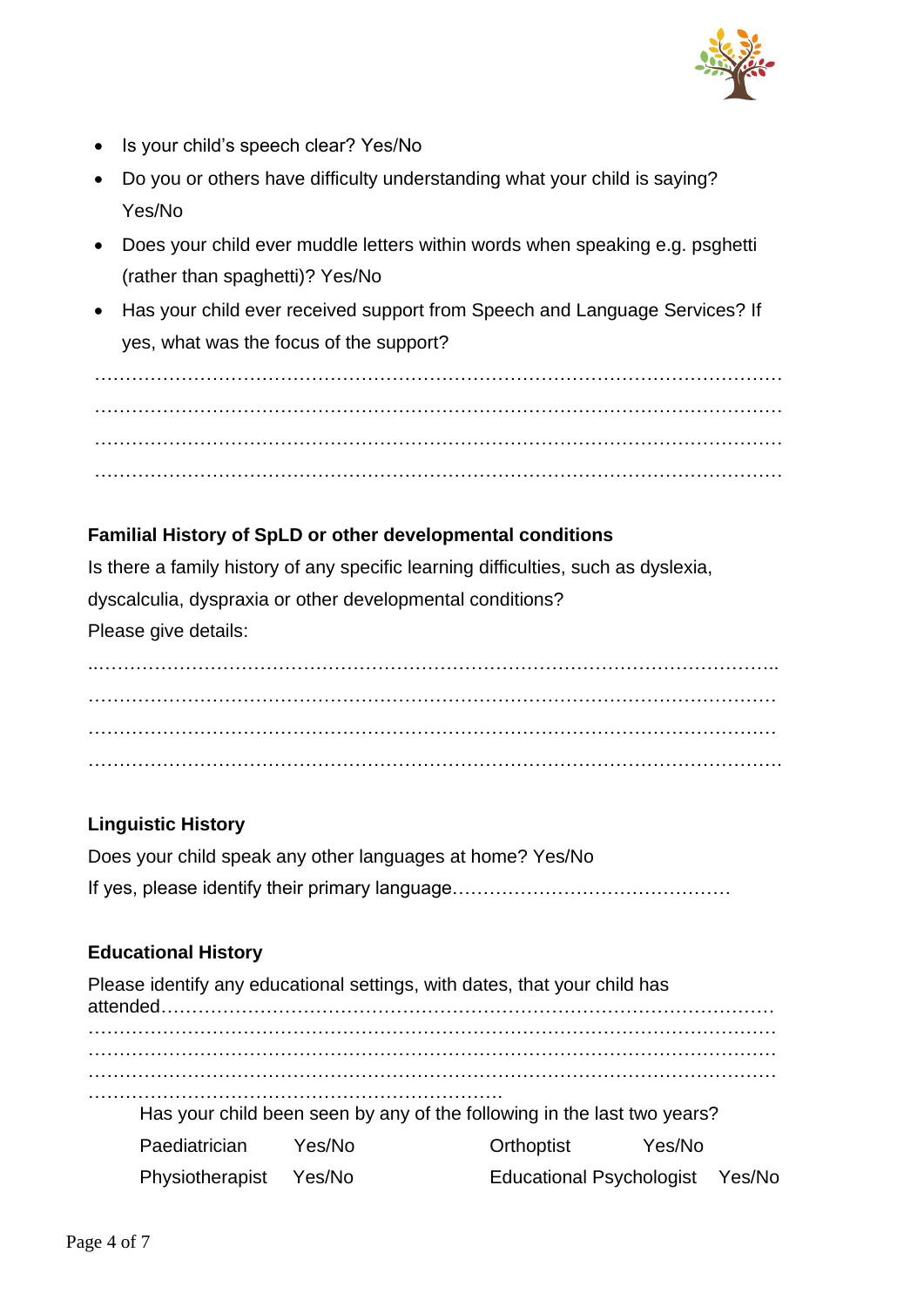

Specialist SEN Teacher Yes/No Behaviour Support Teacher Yes/No CAMHS Yes/No Occupational Therapist Yes/No

If yes, please give some brief information. ……………………………………………… ………………………………………………………………………………………………..

Please add any further information below.

………………………………………………………………………………………………......................... ………………………………………………………………………………………………………………… . The contract of the contract of the contract of the contract of the contract of the contract of the contract of the contract of the contract of the contract of the contract of the contract of the contract of the contrac

## **Current Situation**

In your opinion, what do you consider your child's main difficulties at the present time?

………………………………………………………………………………………………………………… ………………………………………………………………………………………………………………… …………………………………………………………………………………………………………………

What are your main concerns for your child?

………………………………………………………………………………………………………………… ………………………………………………………………………………………………………………… ………………………………………………………………………………………………………………… …………………………………………………………………………………………………………………

Does your child express any concerns regarding their own progress or schoolwork?

………………………………………………………………………………………………………………… ………………………………………………………………………………………………………………… ………………………………………………………………………………………………………………… . The contract of the contract of the contract of the contract of the contract of the contract of the contract of the contract of the contract of the contract of the contract of the contract of the contract of the contrac

Describe your child's strengths and interests:

 $\mathcal{L}^{\text{max}}$ …………………………………………………………………………………………………………………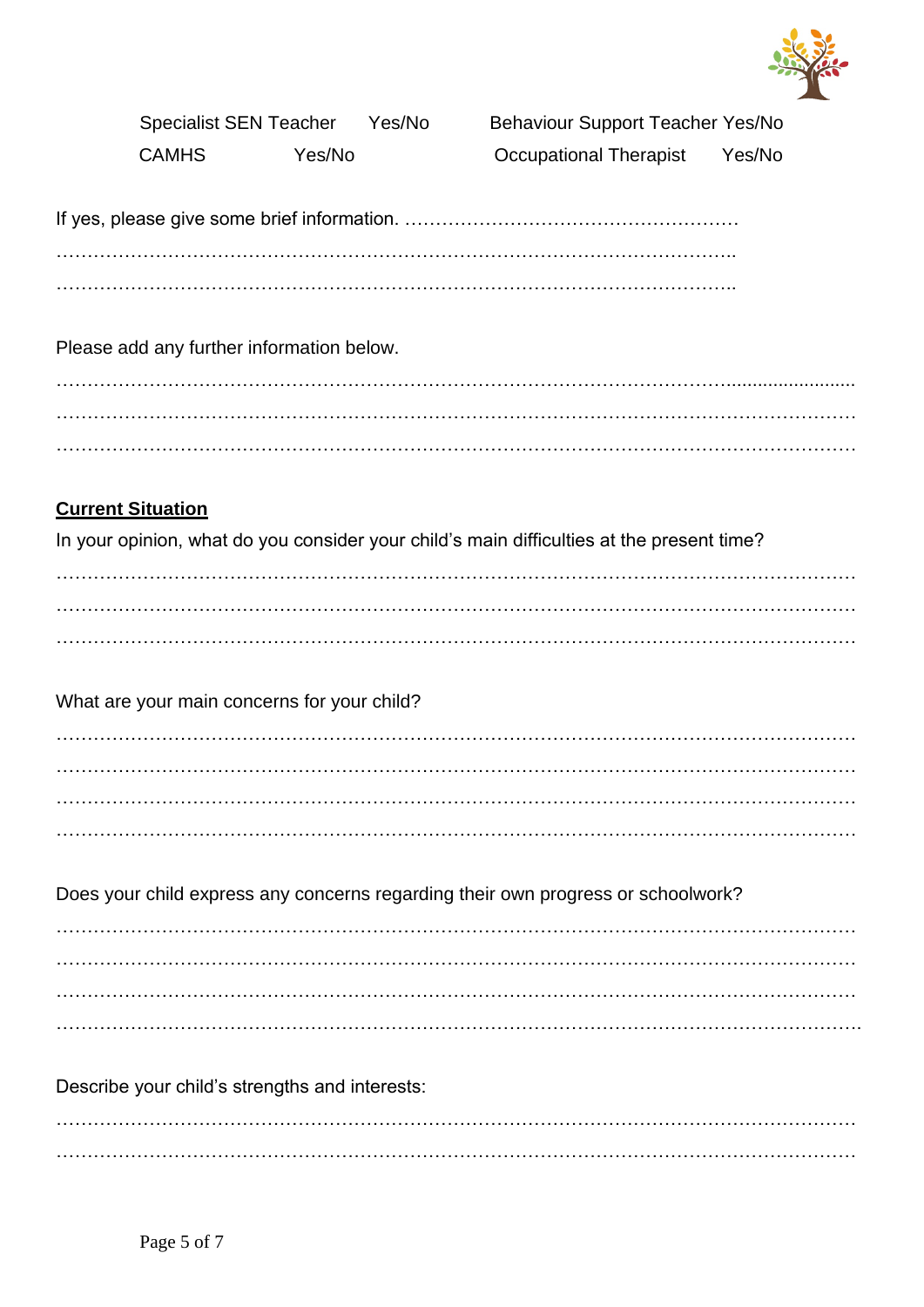

Please note any observations regarding your child's developing skills for the areas of: Reading:

#### Spelling:

### **Writing:**

### **Mathematics:**

#### Memory, attention and concentration

### Social and emotional development

Please describe your view of your child's social interaction and communication skills and emotional development: